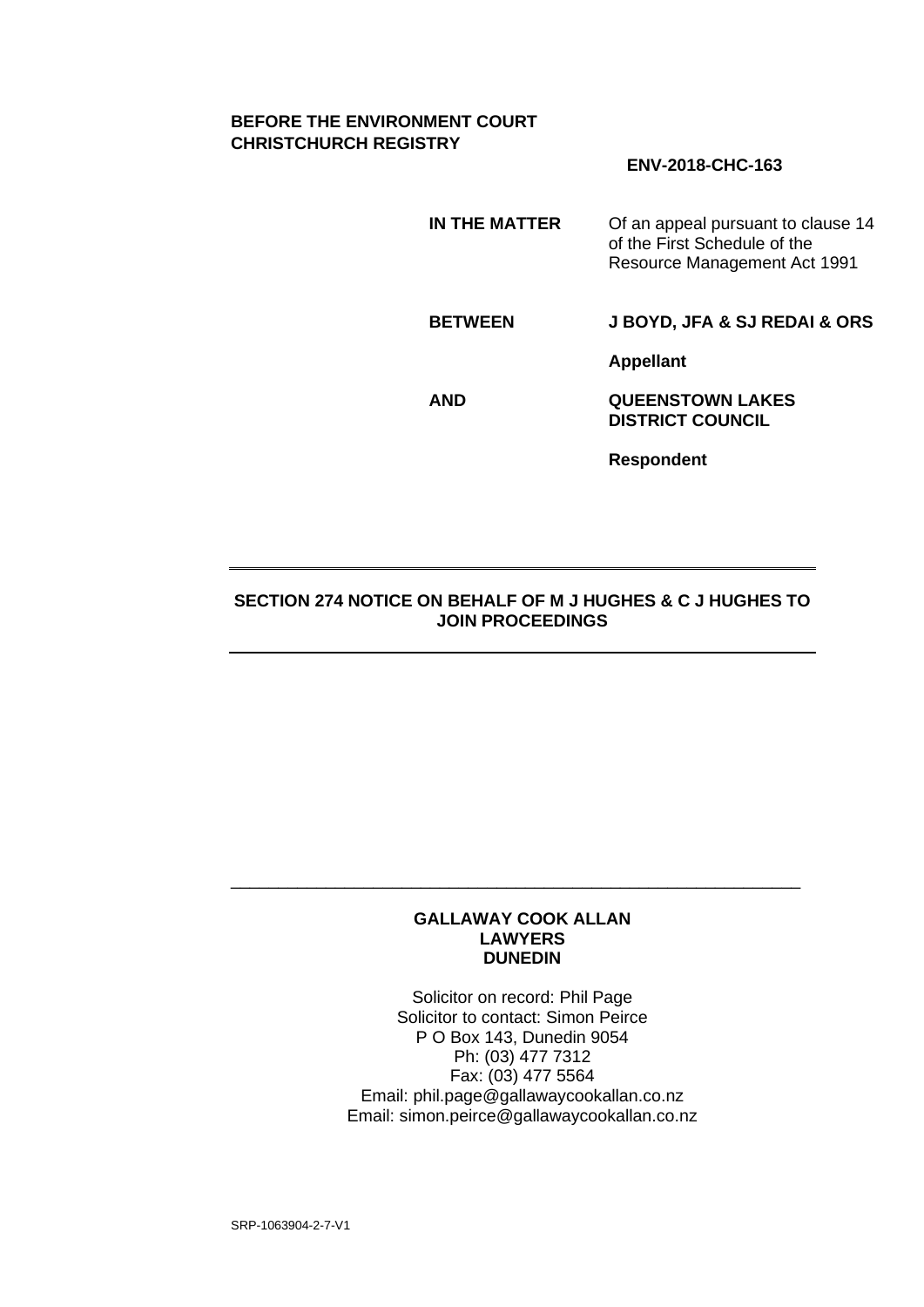# **SECTION 274 NOTICE ON BEHALF OF M J HUGHES & C J HUGHES TO JOIN PROCEEDINGS**

To: The Registrar

Environment Court

Christchurch Registry

- 1. Moira Jean Hughes and Clinton James Hughes (**Hughes**), wish to be a party to the following proceeding: *J Boyd, J F A & S J Redai v Queenstown Lakes District Council*, ENV-2018-CHC-163.
- 2. The Hughes did not make a submission on the Queenstown Lakes District Council Proposed District Plan (Stage 1).
- 3. The Hughes have an interest in the proceedings that is greater than the public generally on the basis that they own property at 261 Riverbank Road, directly across the road from the Property and will be directly affected by the significant increase in residential development.
- 4. The proceeding has been publicly notified pursuant to s 293 of the Act, inviting submissions and parties to join. The s 293 direction relates to mapping and provisions relating to 40ha of land adjoining the southern edge of Wānaka's urban area, located at the corner of Orchard and Riverbank Roads (**Property**). The Property has been notified to be zoned Lower Density Suburban Residential Zone (**LDRZ**) with site specific provisions and subject to a structure plan (**Relief Sought**)
- 5. The Hughes are not a trade competitor for the purposes of section 308D of the Resource Management Act 1991.
- 6. The Hughes are interested in all of the proceedings.
- 7. The Hughes have an interest in the relief sought because:
	- (a) The Relief Sought will have an adverse effect on the amenity presently enjoyed by the Hughes by converting the existing open pastoral land to greater density residential land.
	- (b) The Relief Sought has the potential to introduce up to 600 residential dwellings to the Property than what is otherwise